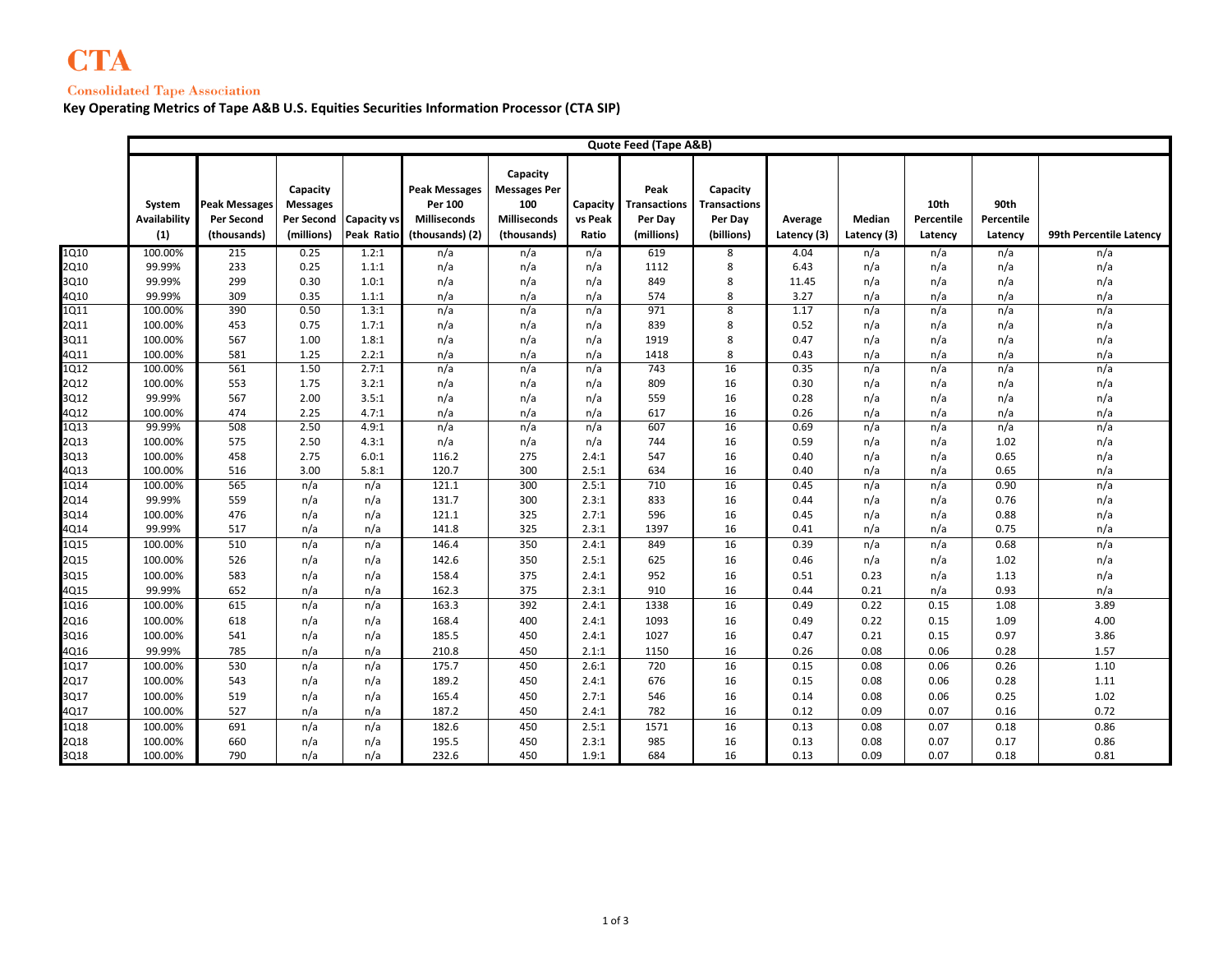# **CTA Consolidated Tape Association**

|             | Trade Feed (Tape A&B)         |                                                   |                                            |                                        |                                                                           |                                                                              |                              |                                                      |                                                          |                        |                       |                               |                               |                         |
|-------------|-------------------------------|---------------------------------------------------|--------------------------------------------|----------------------------------------|---------------------------------------------------------------------------|------------------------------------------------------------------------------|------------------------------|------------------------------------------------------|----------------------------------------------------------|------------------------|-----------------------|-------------------------------|-------------------------------|-------------------------|
|             | System<br>Availability<br>(1) | <b>Peak Messages</b><br>Per Second<br>(thousands) | Capacity<br><b>Messages</b><br>(thousands) | Per Second   Capacity vs<br>Peak Ratio | <b>Peak Messages</b><br>Per 100<br><b>Milliseconds</b><br>(thousands) (2) | Capacity<br><b>Messages Per</b><br>100<br><b>Milliseconds</b><br>(thousands) | Capacity<br>vs Peak<br>Ratio | Peak<br><b>Transactions</b><br>Per Day<br>(millions) | Capacity<br><b>Transactions</b><br>Per Day<br>(millions) | Average<br>Latency (3) | Median<br>Latency (3) | 10th<br>Percentile<br>Latency | 90th<br>Percentile<br>Latency | 99th Percentile Latency |
| 1Q10        | 100.00%                       | 49.6                                              | 50                                         | 1.0:1                                  | n/a                                                                       | n/a                                                                          | n/a                          | 36.8                                                 | 200                                                      | 6.46                   | n/a                   | n/a                           | n/a                           | n/a                     |
| 2Q10        | 99.99%                        | 42.9                                              | 50                                         | 1.2:1                                  | n/a                                                                       | n/a                                                                          | n/a                          | 55.5                                                 | 200                                                      | 6.17                   | n/a                   | n/a                           | n/a                           | n/a                     |
| 3Q10        | 99.99%                        | 42.1                                              | 60                                         | 1.4:1                                  | n/a                                                                       | n/a                                                                          | n/a                          | 38.3                                                 | 200                                                      | 5.73                   | n/a                   | n/a                           | n/a                           | n/a                     |
| 4Q10        | 99.99%                        | 48.4                                              | 75                                         | 1.5:1                                  | n/a                                                                       | n/a                                                                          | n/a                          | 30.2                                                 | 200                                                      | 3.24                   | n/a                   | n/a                           | n/a                           | n/a                     |
| 1Q11        | 100.00%                       | 57.2                                              | 100                                        | 1.7:1                                  | n/a                                                                       | n/a                                                                          | n/a                          | 36.9                                                 | 200                                                      | 1.96                   | n/a                   | n/a                           | n/a                           | n/a                     |
| 2Q11        | 99.99%                        | 78.2                                              | 150                                        | 1.9:1                                  | n/a                                                                       | n/a                                                                          | n/a                          | 31.6                                                 | 200                                                      | 1.25                   | n/a                   | n/a                           | n/a                           | n/a                     |
| 3Q11        | 100.00%                       | 77.8                                              | 200                                        | 2.6:1                                  | n/a                                                                       | n/a                                                                          | n/a                          | 61.6                                                 | 200                                                      | 0.80                   | n/a                   | n/a                           | n/a                           | n/a                     |
| 4Q11        | 100.00%                       | 67.5                                              | 250                                        | 3.7:1                                  | n/a                                                                       | n/a                                                                          | n/a                          | 44.8                                                 | 200                                                      | 0.73                   | n/a                   | n/a                           | n/a                           | n/a                     |
| 1Q12        | 100.00%                       | 57.2                                              | 300                                        | 5.2:1                                  | n/a                                                                       | n/a                                                                          | n/a                          | 26.9                                                 | 1000                                                     | 0.58                   | n/a                   | n/a                           | n/a                           | n/a                     |
| 2Q12        | 100.00%                       | 80.7                                              | 350                                        | 4.3:1                                  | n/a                                                                       | n/a                                                                          | n/a                          | 25.9                                                 | 1000                                                     | 0.37                   | n/a                   | n/a                           | n/a                           | n/a                     |
| 3Q12        | 99.99%                        | 72.4                                              | 400                                        | 5.5:1                                  | n/a                                                                       | n/a                                                                          | n/a                          | 25.5                                                 | 1000                                                     | 0.36                   | n/a                   | n/a                           | n/a                           | n/a                     |
| 4Q12        | 100.00%                       | 59.5                                              | 450                                        | 7.6:1                                  | n/a                                                                       | n/a                                                                          | n/a                          | 22.8                                                 | 1000                                                     | 0.32                   | n/a                   | n/a                           | n/a                           | n/a                     |
| 1Q13        | 100.00%                       | 67.7                                              | 500                                        | 7.4:1                                  | n/a                                                                       | n/a                                                                          | n/a                          | 22.2                                                 | 1000                                                     | 0.48                   | n/a                   | n/a                           | n/a                           | n/a                     |
| 2Q13        | 100.00%                       | 68.7                                              | 500                                        | 7.3:1                                  | n/a                                                                       | n/a                                                                          | n/a                          | 27.9                                                 | 1000                                                     | 0.38                   | n/a                   | n/a                           | 0.50                          | n/a                     |
| 3Q13        | 100.00%                       | 70.8                                              | 550                                        | 7.8:1                                  | 21.4                                                                      | 55                                                                           | 2.6:1                        | 25.0                                                 | 1000                                                     | 0.38                   | n/a                   | n/a                           | 0.54                          | n/a                     |
| 4Q13        | 100.00%                       | 91.1                                              | 600                                        | 6.6:1                                  | 20.6                                                                      | 60                                                                           | 2.9:1                        | 30.4                                                 | 1000                                                     | 0.42                   | n/a                   | n/a                           | 0.53                          | n/a                     |
| 1Q14        | 100.00%                       | 111.8                                             | n/a                                        | n/a                                    | 21.8                                                                      | 60                                                                           | 2.8:1                        | 36.5                                                 | 1000                                                     | 0.51                   | n/a                   | n/a                           | 0.71                          | n/a                     |
| 2Q14        | 99.99%                        | 98.7                                              | n/a                                        | n/a                                    | 23.5                                                                      | 60                                                                           | 2.6:1                        | 30.0                                                 | 1000                                                     | 0.51                   | n/a                   | n/a                           | 0.66                          | n/a                     |
| 3Q14        | 100.00%                       | 81.7                                              | n/a                                        | n/a                                    | 22.7                                                                      | 65                                                                           | 2.9:1                        | 29.2                                                 | 1000                                                     | 0.51                   | n/a                   | n/a                           | 0.66                          | n/a                     |
| 4Q14        | 99.99%                        | 109.7                                             | n/a                                        | n/a                                    | 24.2                                                                      | 65                                                                           | 2.7:1                        | 49.6                                                 | 1000                                                     | 0.45                   | n/a                   | n/a                           | 0.60                          | n/a                     |
| 1Q15        | 100.00%                       | 85.5                                              | n/a                                        | n/a                                    | 22.1                                                                      | 70                                                                           | 3.2:1                        | 34.6                                                 | 1000                                                     | 0.45                   | n/a                   | n/a                           | 0.59                          | n/a                     |
| 2Q15        | 100.00%                       | 111.6                                             | n/a                                        | n/a                                    | 31.8                                                                      | 70                                                                           | 2.2:1                        | 31.6                                                 | 1000                                                     | 0.34                   | n/a                   | n/a                           | 0.43                          | n/a                     |
| 3Q15        | 100.00%                       | 79.6                                              | n/a                                        | n/a                                    | 27.1                                                                      | 75                                                                           | 2.8:1                        | 56.0                                                 | 1000                                                     | 0.32                   | 0.24                  | n/a                           | 0.41                          | n/a                     |
| 4Q15        | 100.00%                       | 128.1                                             | n/a                                        | n/a                                    | 43.7                                                                      | 75                                                                           | 1.7:1                        | 38.0                                                 | 1000                                                     | 0.31                   | 0.24                  | n/a                           | 0.41                          | n/a                     |
| 1Q16        | 100.00%                       | 123.0                                             | n/a                                        | n/a                                    | 42.4                                                                      | 86                                                                           | 2.0:1                        | 49.8                                                 | 1000                                                     | 0.33                   | 0.25                  | 0.16                          | 0.43                          | 1.73                    |
| 2Q16        | 100.00%                       | 91.9                                              | n/a                                        | n/a                                    | 37.4                                                                      | 96                                                                           | 2.6:1                        | 45.6                                                 | 1000                                                     | 0.34                   | 0.24                  | 0.19                          | 0.45                          | 1.73                    |
| 3Q16        | 100.00%                       | 98.2                                              | n/a                                        | n/a                                    | 41.5                                                                      | 105                                                                          | 2.5:1                        | 33.8                                                 | 1000                                                     | 0.32                   | 0.24                  | 0.20                          | 0.44                          | 1.65                    |
| 4Q16        | 100.00%                       | 94.3                                              | n/a                                        | n/a                                    | 38.7                                                                      | 105                                                                          | 2.7:1                        | 49.3                                                 | 1000                                                     | 0.25                   | 0.16                  | 0.13                          | 0.31                          | 1.41                    |
| 1Q17        | 100.00%                       | 121.8                                             | n/a                                        | n/a                                    | 45.4                                                                      | 105                                                                          | 2.3:1                        | 32.9                                                 | 1000                                                     | 0.17                   | 0.12                  | 0.08                          | 0.22                          | $1.02\,$                |
| 2Q17        | 100.00%                       | 98.2                                              | n/a                                        | n/a                                    | 51.0                                                                      | 105                                                                          | 2.1:1                        | 32.4                                                 | 1000                                                     | 0.15                   | 0.11                  | 0.08                          | 0.21                          | 0.85                    |
| 3Q17        | 100.00%                       | 88.3                                              | n/a                                        | n/a                                    | 46.9                                                                      | 105                                                                          | 2.2:1                        | 29.2                                                 | 1000                                                     | 0.14                   | 0.11                  | 0.08                          | 0.20                          | 0.71                    |
| 4Q17        | 100.00%                       | 67.6                                              | n/a                                        | n/a                                    | 39.6                                                                      | 105                                                                          | 2.7:1                        | 38.5                                                 | 1000                                                     | 0.15                   | 0.12                  | 0.09                          | 0.21                          | 0.71                    |
| 1Q18        | 100.00%                       | 68.0                                              | n/a                                        | n/a                                    | 35.8                                                                      | 105                                                                          | 2.9:1                        | 57.3                                                 | 1000                                                     | 0.15                   | 0.12                  | 0.09                          | 0.20                          | 0.66                    |
| <b>2Q18</b> | 100.00%                       | 77.3                                              | n/a                                        | n/a                                    | 35.8                                                                      | 105                                                                          | 2.9:1                        | 40.2                                                 | 1000                                                     | 0.15                   | 0.12                  | 0.09                          | 0.20                          | 0.72                    |
| 3Q18        | 100.00%                       | 77.4                                              | n/a                                        | n/a                                    | 31.0                                                                      | 105                                                                          | 3.4:1                        | 40.1                                                 | 1000                                                     | 0.15                   | 0.12                  | 0.09                          | 0.21                          | 0.65                    |

(1) Service level guidelines: (A) 99.98% system availability; (B) 10 minute recovery time for full system failures; (C) Operations production support 24x5 in primary and backup data center and test support

provided on Tuesdays, Thursdays, and Saturdays. (2) Beginning 1Q14, capacity planning interval changed from 1-second to 100-milliseconds.

(3) Prior to 1Q13, latency was measured from the time a message received from a Participant was time-stamped by CTS/CQS, to the time that processing the message was completed.

completed.

Beginning 1Q13, message latency is measured beginning with the time-stamp taken as an inbound Participant message arrives at the network entrance to the CTS/CQS environment,

environment, through processing by the system into a consolidated message for Data Recipients, to the time-stamp taken as the outbound message arrives

at the network exit from the environment. Latency is represented in milliseconds.